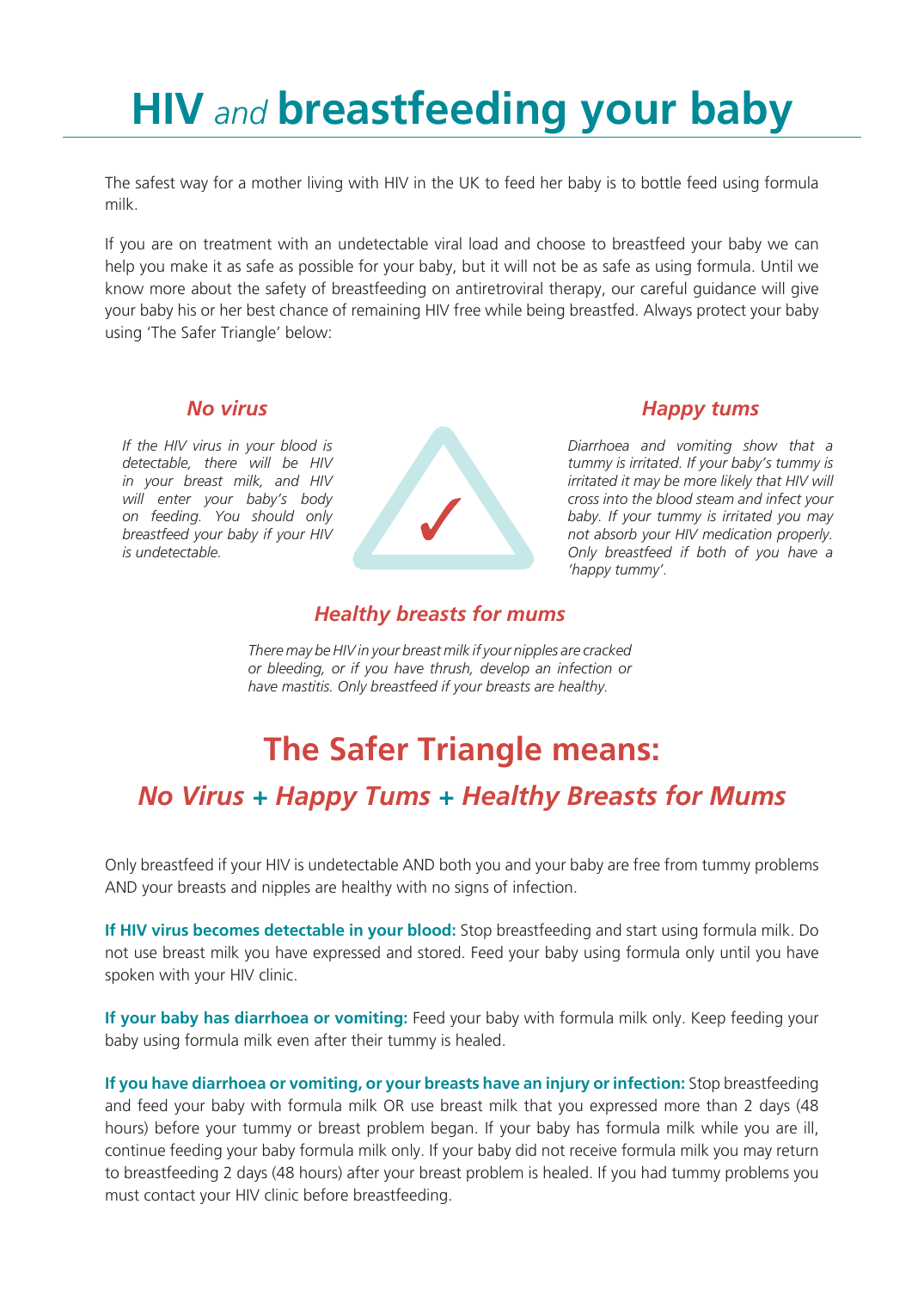#### *These four golden rules will help to protect your baby from HIV while breastfeeding.*

#### *(1) Taking Your Meds = Giving Your Love*

The HIV medicines you take protect your baby as well as you. You need to be 'undetectable', with no HIV detectable in your blood, to breastfeed your baby. The only way to do this is to take your HIV medications at the right time every day.

Every day you are already caring for your baby keeping them clean, warm and comforted. Taking your HIV medication as perfectly as possible is just another part of the love that you are already giving to your child.

#### *(2) Short and sweet*

The fewer breastfeeds your baby ever has, the lower the chance your baby will have of becoming HIV positive. Even if you are taking your HIV medication, your baby has double the chance of becoming infected with HIV if you breastfeed for 12 months rather than stopping before your baby is 6 months old.

#### *(3) Breast milk only*

If you choose to breastfeed, while your baby is less than 6 months old, you should give breast milk only. This is known as exclusive breastfeeding. Giving breast milk and other foods may irritate the young baby's tummy and increase the risk of HIV infection. If you are 'exclusively breastfeeding', it means your baby is receiving no other food or drink. You can still give your baby vitamins or prescribed medicines. Your baby can also have bottles of your own expressed breast milk. We recommend starting to do this early on, so your new baby gets used to a bottle as well as the breast. If your baby does not like the bottle at first, try having someone else apart from you give them the bottle – what your baby will not accept from mum, he or she may take from someone else.

#### *(4) Be prepared*

Breastfeeding doesn't always go to plan. A mother living with HIV faces the same challenges during breastfeeding as any mother. Living with HIV means these situations need to be managed with extra planning. Advice for a breastfeeding mother who does not have HIV may not be correct for you and your baby. We encourage you to tell your community midwife about your HIV to help make sure they are giving you the right advice for you and your baby. If you are uncertain about something ask your specialist midwife, your specialist children's nurses or your HIV doctor.

#### *Get comfortable*

Good feeding positions are better for you and your baby. They will reduce the chance of injuries to your nipple. An injured nipple or inflamed breast (known as mastitis) can increase the amount of HIV in your milk. Ask your specialist midwife and community midwife for help with breastfeeding positions.

#### *Expressing milk*

'Expressing' milk means gently squeezing or pumping your milk from your breast into a sterile container to use either right away or save for later.

One of the most useful ways to prepare for any breastfeeding difficulties is to express and freeze your breast milk while your breasts and tummy are healthy and free from problems and your viral load is undetectable.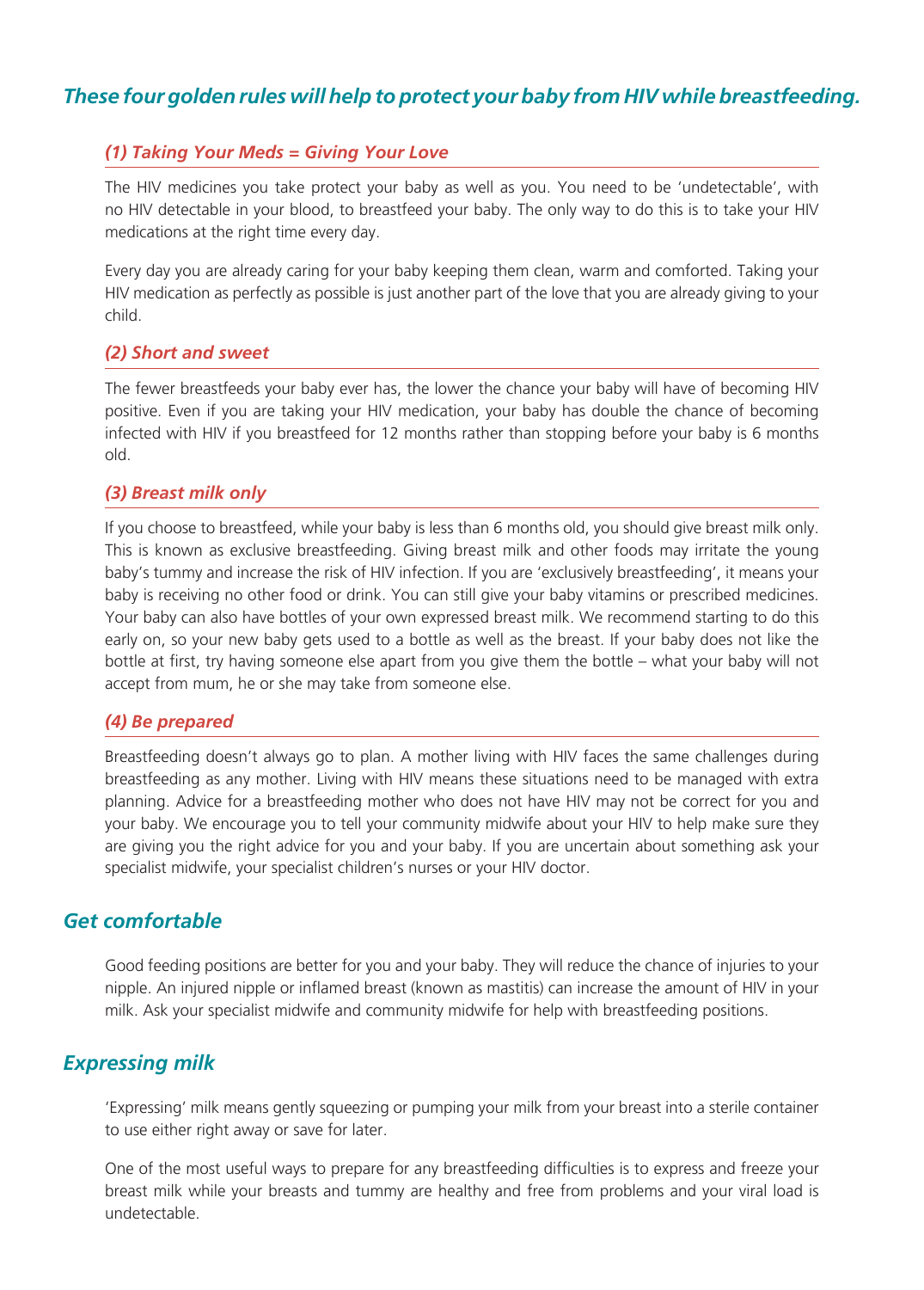You can express your milk by hand into a cup that has been boiled in water for 10 minutes and then allowed to cool. You can also use a breast pump. You can rent one from the hospital or buy one from places such as Boots or Argos. Pumps can be by hand or electric and cost from £10 to more than £200.

Your milk can be safely stored in a sterilised container or individual pre-sterilised plastic breast milk bags (about £7.50 for 30). Write the date and the amount of milk on the container before you store it.

#### *You can keep your expressed milk:*

- In the fridge for up to 5 days at 4 degrees centigrade or lower. Using a fridge thermometer (about£5 from places such as Tesco or Currys) is the best way to make sure your milk is kept at the right temperature
- For 2 weeks in the ice compartment of a fridge
- For up to 6 months frozen in a freezer

Ask your community midwife for more advice on expressing and storing milk.

#### *Formula feeds for back-up*

If a side of the Safer Triangle breaks (No Virus + Happy Tums + Healthy Breasts for Mums) you may need to stop breastfeeding and give your baby formula milk. Even if you are breastfeeding, keep a small supply of formula milk at home for your baby in case of an emergency.

#### *You will need*

The right stage formula milk for your baby (stage 1 for 0–6 months, stage 2 follow on milk for 6–12 months)

- Two bottles or more
- Two teats or more
- A method to sterilize the bottles and teats

#### *Introducing your baby to food*

When babies are 6 months old, they are ready to start weaning and can gradually have simple foods along with their breast milk or formula. If you are breastfeeding while living with HIV, do not introduce your baby to any other food, purees or cereal, before they are 6 months old. If your baby begins weaning early (before they are 6 months old), you must stop breastfeeding and switch to formula milk.

When your baby is 6 months or older, you can stop breastfeeding and move your baby onto formula and then food, or continue breastfeeding while introducing your baby to food. Good first foods are cooled mashed vegetables like potatoes or carrots, soft fruits or baby cereals mixed with formula milk. You should follow the same weaning advice from your health visitor and the NHS as all mothers and babies in the UK.

If you continue to breastfeed after your baby has started food, your HIV viral load must always be undetectable. If your viral load becomes detectable you need to stop breastfeeding. Babies' tummies may be more irritated during weaning. If your baby develops diarrhoea or vomiting you must stop breastfeeding.

Using only formula milk while weaning means your baby will get the vitamins and calories he or she needs to grow without any risk of HIV infection. Until we learn more from breastfeeding mothers living with HIV, using formula milk and no breast milk is still the safest way to feed your weaning baby in the UK.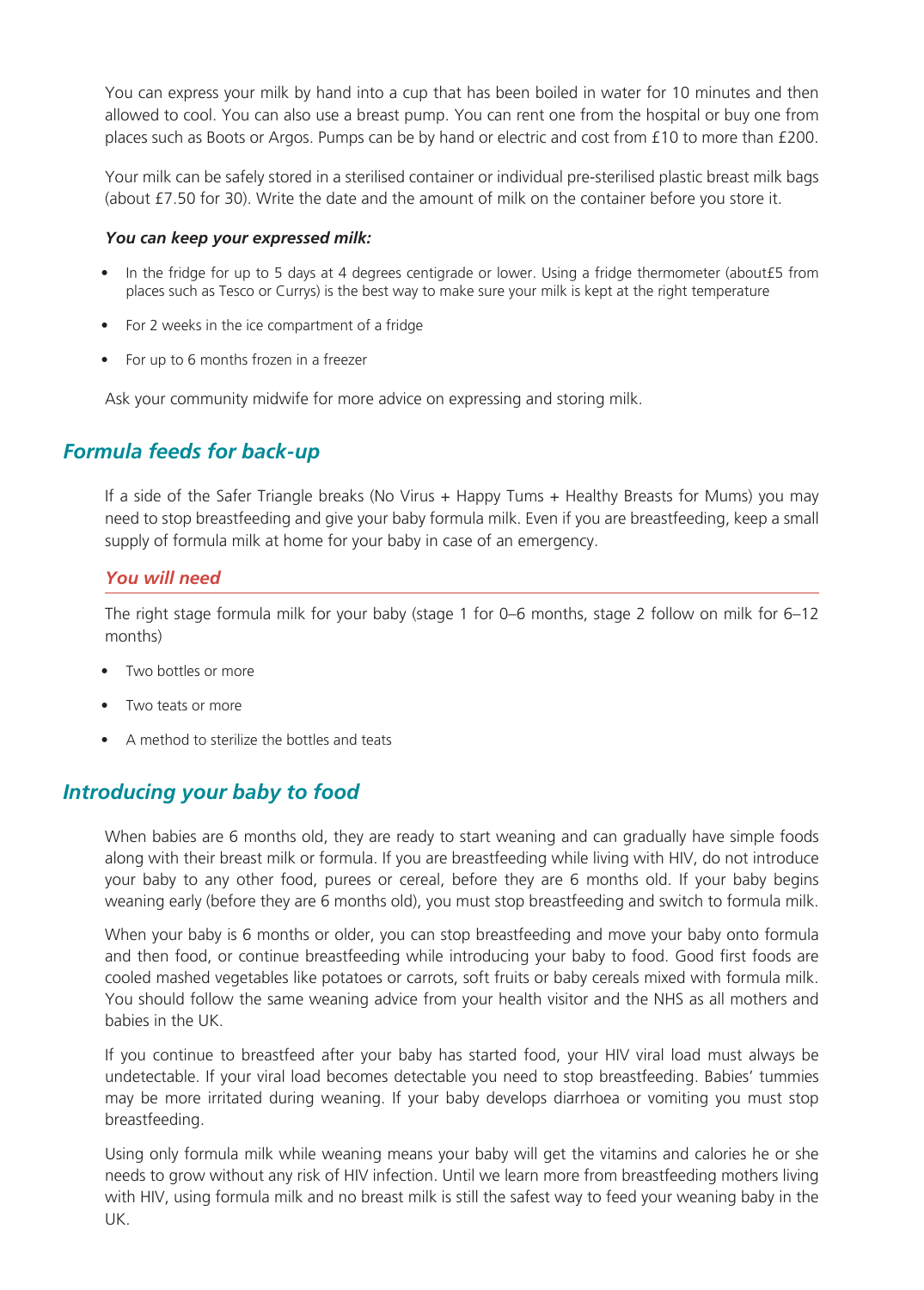#### *How to stop breastfeeding*

Abrupt weaning from breastfeeding to formula and/or solids can be avoided, as long as your HIV viral load remains fully suppressed. However, if your viral load becomes detectable you will have to stop breastfeeding and only use formula milk to protect your baby from HIV. This can make your breasts feel full of milk and uncomfortable. It may also increase your risk of a breast infection. Two things can help:

- 1. Hand expressing just enough milk to keep your breasts comfortable. Each day make the amount you express less and less, and the length of time between when you are expressing longer and longer. Do one less session every 2–3 days depending on how your breasts feel. If normally you breastfeed your baby six times a day reduce this to five times a day, wait 1 or 2 days and reduce this to four times a day. Keep going until you have stopped breastfeeding. This will help your breasts to gradually stop making so much milk.
- 2. Cabergoline is a tablet that stops your body making breast milk. You may need to take one tablet once, or a smaller dose four times over 2 days. This can make ending breastfeeding more comfortable for you. Contact your HIV clinic or your GP to prescribe cabergoline for you. You can keep this medicine at home for when you want to stop breastfeeding.

#### *Help with breastfeeding problems for women living with HIV*

This section lists some of the problems that may come up while you are breastfeeding. It gives advice on how to manage them. This advice may be different from that for women who do not have HIV.

If you have a problem breastfeeding, and this leaflet does not help and you cannot reach a healthcare professional who understands HIV and breastfeeding, use The Safer Triangle and ask your community midwife or GP for advice.

Once you begin feeding your baby formula milk do not return to breastfeeding.

### **Mastitis**

When milk stays in the breast for longer than usual, or the whole breast is not being fully emptied of milk, you can get a blocked milk duct. This can become inflamed and/or infected. This is called mastitis. Mastitis is very common. One in ten, and up to one in three, breastfeeding women develops mastitis. Speak to your community midwife about how to prevent and treat a blocked duct so it does not become mastitis.

#### *Symptoms of mastitis*

- A red, swollen area on your breast that may feel hot and painful to touch
- A breast lump or area of hardness on your breast
- A burning pain in your breast that may be continuous or may only occur when you are breastfeeding
- Nipple discharge, which may be white or contain streaks of blood
- You may also feel achy, have a high temperature, chills and be very tired.
- Mastitis can develop quickly. See your GP or go to A & E if you have symptoms of mastitis to avoid a breast abscess forming.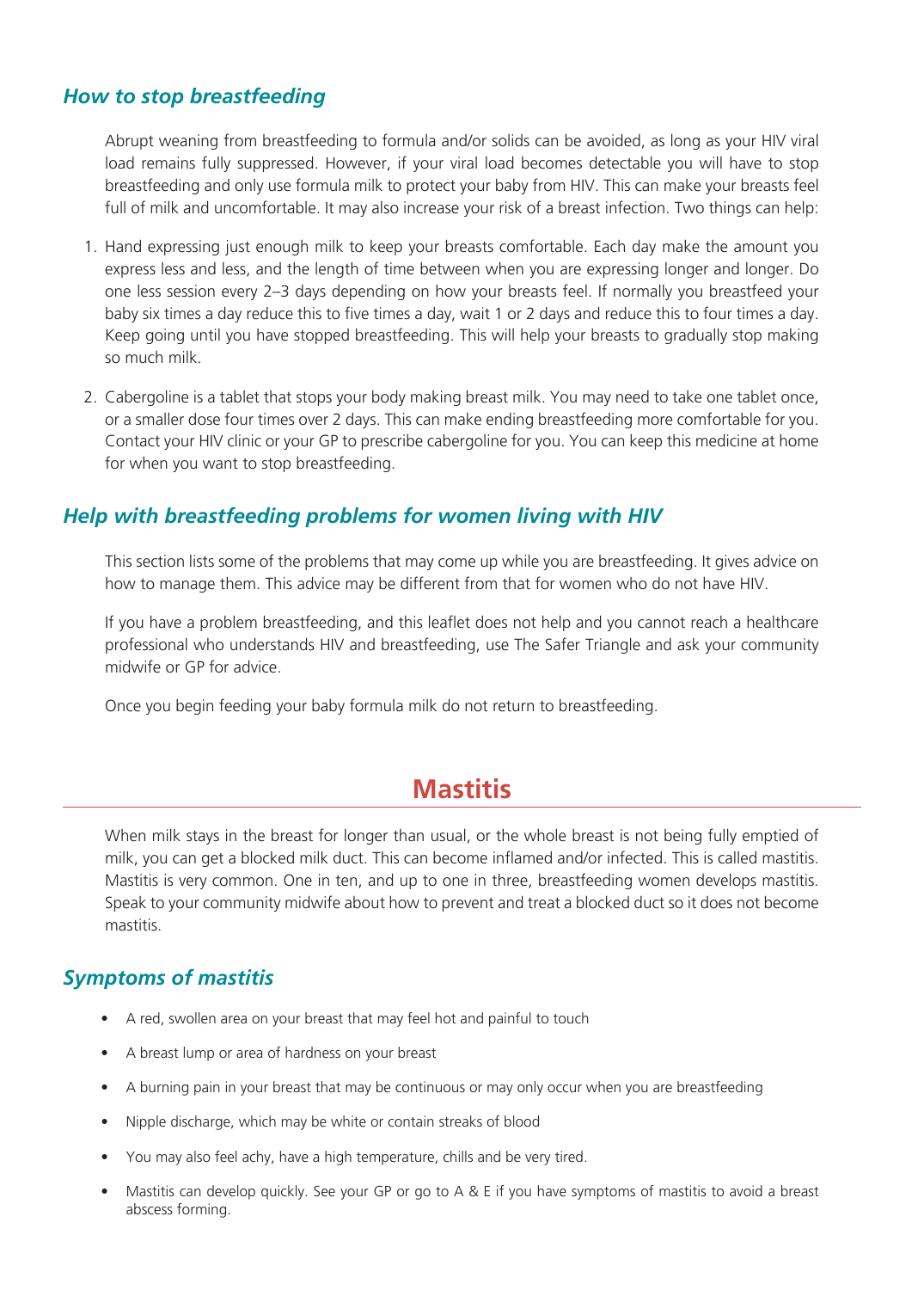#### *How to manage mastitis*

#### **Mastitis causes the amount of virus in breast milk to increase.**

#### **If you develop mastitis, do not breastfeed your baby.**

The safest thing you can do if you develop mastitis is to stop breastfeeding and change to formula milk.

Express and throw away milk regularly from both breasts.

- Throw away any milk expressed from the 2 days before the breast became sore.
- Your doctor may give you antibiotics. Some will enter your breast milk. If you continue to breastfeed your baby against advice, the antibiotics may cause your baby to have diarrhoea. This is a sign that your baby's tummy is irritated and can increase the risk that HIV will enter your baby's body.
- Rest and drink lots of fluids.
- You can use paracetamol or ibuprofen. Do not use aspirin if breastfeeding.
- Avoid tight clothes or bras.
- Warm baths and directing a hot shower onto the affected breast can help.

#### *Feeding your baby after the mastitis is healed*

- If you start formula feeding, do not return to breastfeeding. Continue to only feed your baby formula milk even after the mastitis has healed.
- If you had enough stored breast milk to feed your baby with while you were unwell, and did not feed your baby formula, you may return to breastfeeding two days (48 hours) after your mastitis is completely healed.
- If your baby has runny poos or other signs of tummy irritation do not feed your baby with any breast milk neither stored expressed milk, nor straight from your breast. Continue to feed your baby with formula milk after their tummy irritation has improved.

## **Cracked or bleeding nipples**

Sore and injured nipples are usually because the baby is not latching onto the nipple well. Ask your community midwife or health visitor for help with this.

Irritated and broken skin can allow your blood to get into your breast milk. This could increase the chance your baby maybe infected with HIV.

- Do not feed your baby from the sore breast while the nipple is cracked.
- Hand express or pump milk from the sore breast and throw this milk away.
- Do not feed you baby from the sore breast until the breast is healed and has been blood and pain free for at least 2 days (48 hours).
- Breastfeed your baby from the other breast.
- If both breasts are cracked and sore even if there is no blood then do not breastfeed your baby.
- Use your supply of stored expressed milk instead.
- If you do not have enough stored expressed milk, feed your baby using baby formula.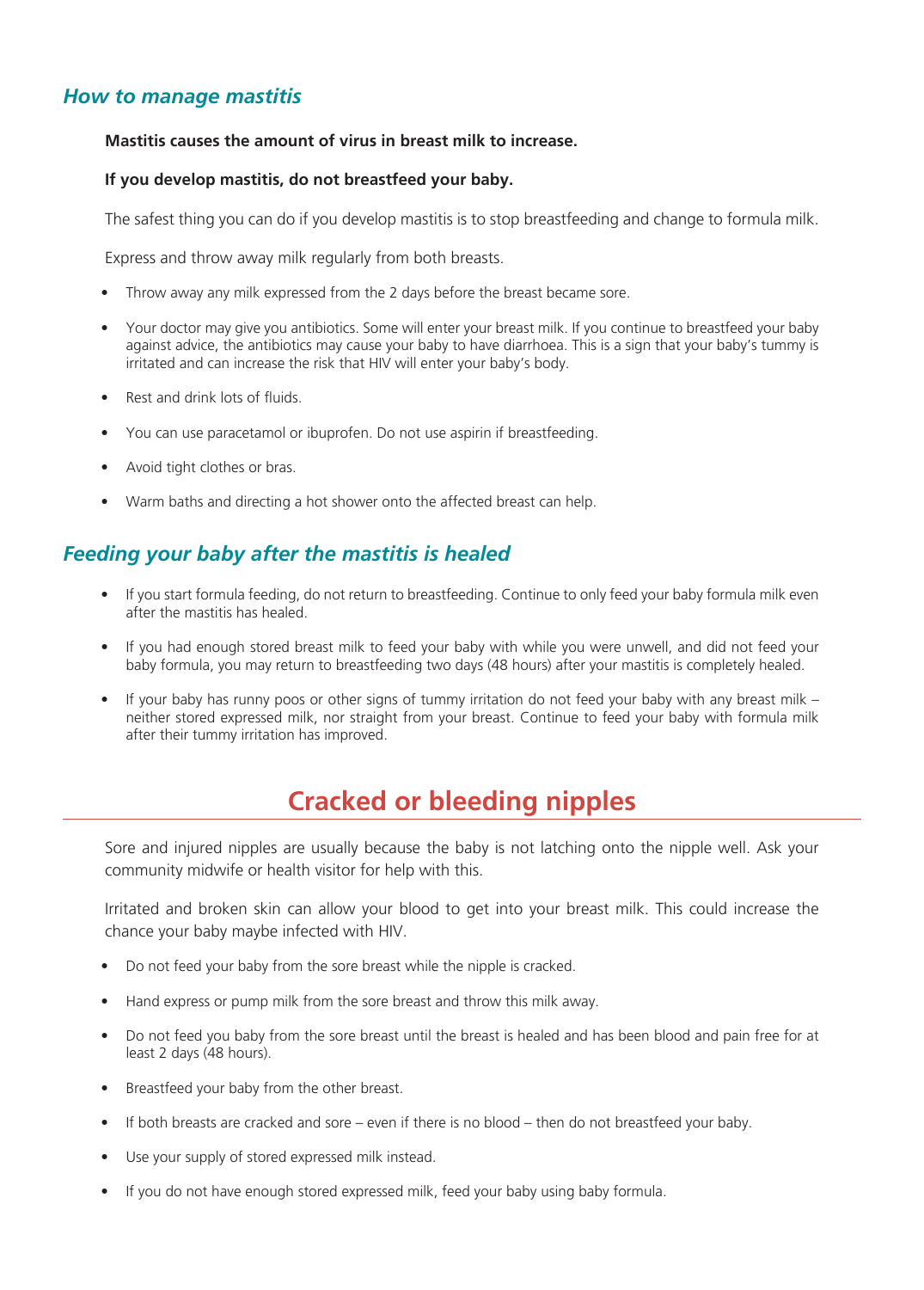#### *Feeding your baby after cracked nipples have healed*

If you start formula feeding, do not return to breastfeeding. Continue to only feed your baby formula milk.

If you had enough stored expressed breast milk to feed your baby with while your nipples were cracked or irritated, and did not feed your baby formula, you may return to breastfeeding 2 days (48 hours) after your nipples are completely healed.

## **Thrush: Candida yeast infection**

Thrush is a yeast infection in your nipple. It can be passed from mother to baby and baby to mother. Sore and cracked nipples are more likely to develop thrush and nipples with thrush are more likely to stay sore and cracked. You are more likely to develop nipple thrush if you, or your baby, have been on antibiotics. If you, or your baby, have signs of thrush you are likely to pass it back and forth to each other until both of you are successfully treated.

#### *Symptoms of nipple thrush in the mother*

- Breastfeeding is painful in both breasts, when previously it felt ok.
- It is less likely to be nipple thrush if the pain is only on one side, you have a fever, or there is a warm red patch on one of your breasts.

#### *Managing nipple thrush*

- Treat thrush with anti-fungal medicine for you and your baby and painkillers such as paracetamol or ibuprofen (not aspirin). Your GP can prescribe this for you.
- If your nipple is cracked or bleeding do not breastfeed from the sore breast.
- You can continue to breastfeed from the healthy breast, although it is likely that both nipples will have thrush.
- Use your supply of frozen milk instead.
- If you do not have enough frozen milk, feed your baby using baby formula.
- Express and discard milk from the sore breast until 48 hours after it is recovered.

#### *Feeding your baby after the nipple thrush has healed*

- If you start formula feeding, do not return to breastfeeding. Continue to only feed your baby formula milk
- If you had enough stored expressed breast milk to feed your baby with while your nipples were cracked or irritated, and did not feed your baby formula, you may return to breastfeeding 2 days (48 hours) after your nipples are completely healed.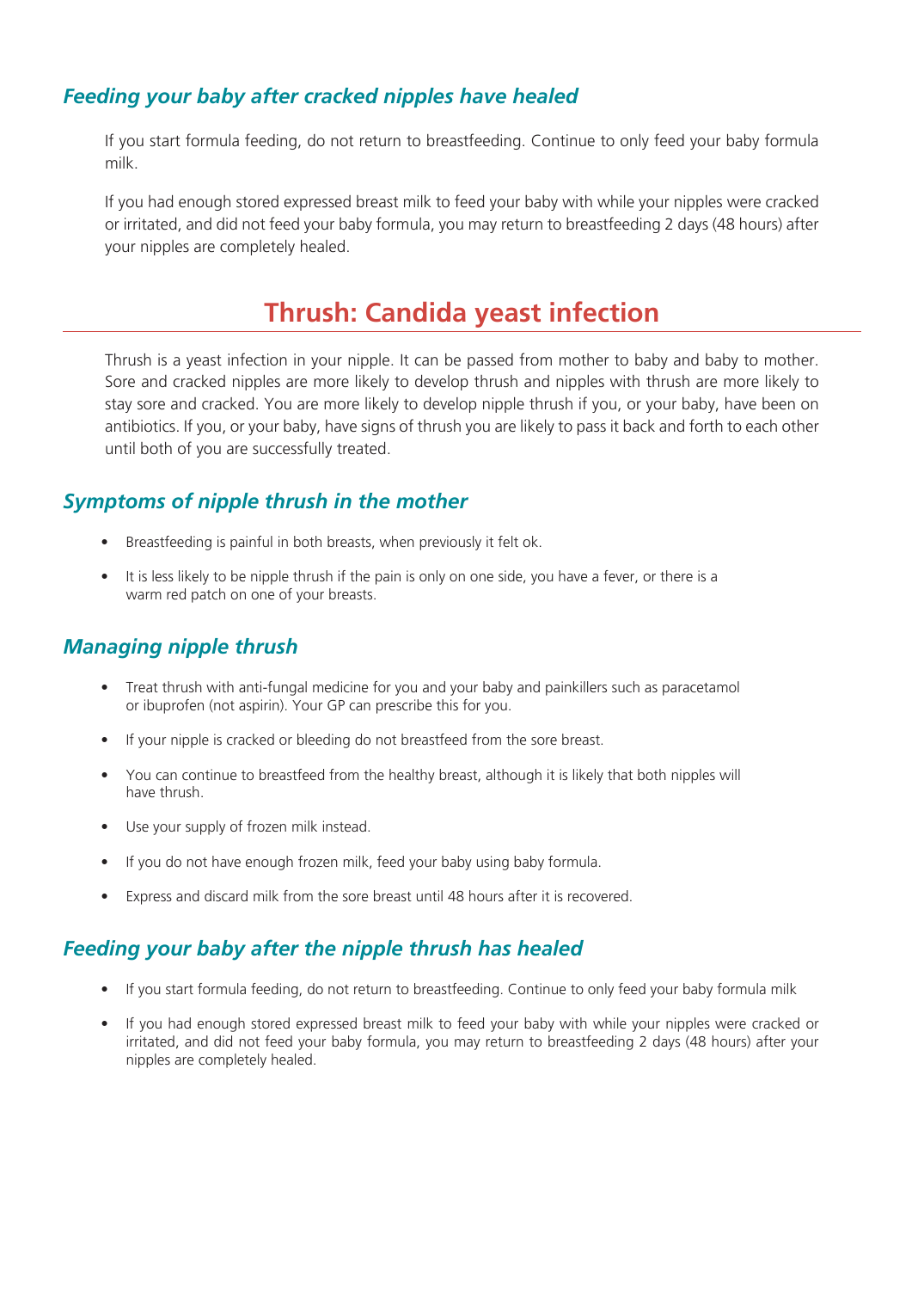## **Diarrhoea and vomiting in the mother**

You may not absorb your HIV medicine well if you have diarrhoea or are vomiting. This may cause a temporary increase in the amount of HIV in your breast milk.

- Do not breastfeed your baby if you have diarrhoea or are vomiting because you may not have absorbed enough of your antiretroviral medicine.
- Use your supply of stored expressed breast milk instead.
- Express your milk and throw it away it until at least 2 days (48 hours) after you last had diarrhoea or vomited.
- Tell your clinic team, as they may want to check that the virus in your blood is still undetectable.
- Your HIV clinic team may ask you not to breastfeed your baby and throw away any expressed breast milk, until they have been able to check the amount of virus in your blood.
- If you do not have enough stored expressed breast milk then feed your baby with formula milk.
- If you start formula feeding, do not return to breastfeeding. Continue to only feed your baby formula milk.
- If you had enough stored expressed breast milk to feed your baby with while you were unwell and did not feed your baby formula, you may be able return to breastfeeding after you have spoken with your HIV clinic team.

## **Diarrhoea and vomiting in the baby**

If your baby is having diarrhoea or vomiting, it is safer to feed your baby formula milk and not breast milk. Diarrhoea and vomiting are signs that your baby's tummy and intestines are irritated. This will make it more likely that any HIV in your breastmilk can enter into your baby's blood and cause infection.

• Start formula feeding and do not return to breastfeeding. Continue to only feed your baby formula milk.

#### *If your baby is not putting on weight*

You may be told to give your baby additional feeds of formula milk.

• Start formula feeding and do not return to breastfeeding. Continue to only feed your baby formula milk.

#### *If HIV becomes detectable in the mother's blood (detectable viral load)*

If your HIV viral load becomes detectable in your blood stop breastfeeding and start formula milk feeding.

You may be eligible for free formula milk if the amount of HIV in your blood increases while you are breastfeeding.